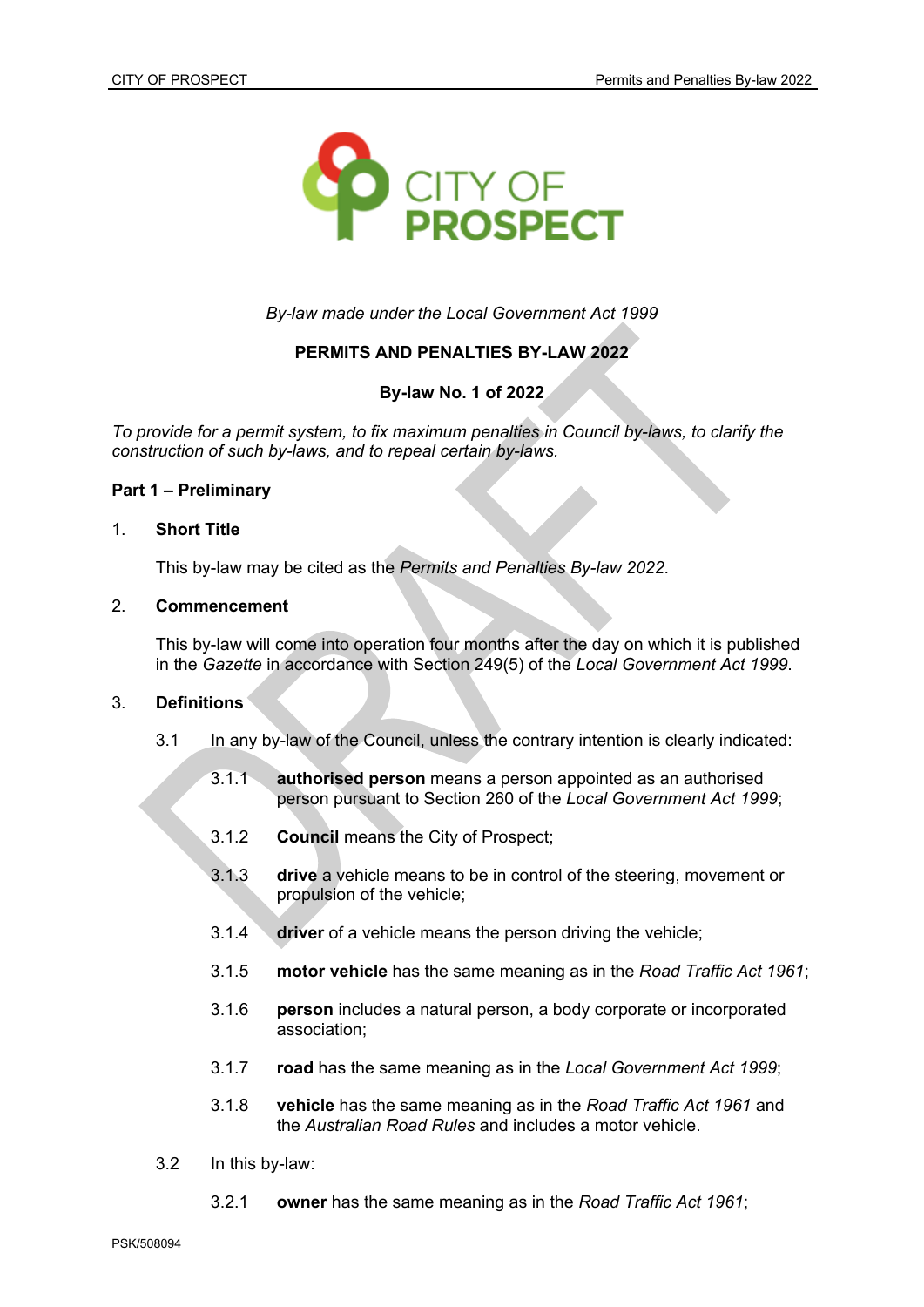3.2.2 **prescribed offence** means an offence against a by-law of the Council relating to the driving, parking or standing of vehicles.

#### 4. **Construction**

Every by-law of the Council shall be subject to any Act of Parliament and Regulations made thereunder.

## **Part 2 – Permits**

#### 5. **Council May Grant Permits**

If any by-law of the Council states that a person needs a 'permit' or 'permission' to do a specified thing, then the following provisions apply:

- 5.1 the permit must be in writing;
- 5.2 a person may apply for permission by:
	- 5.2.1 making a written application for permission to the Council or its duly authorised agent;
	- 5.2.2 making application by way of a website established by the Council for the purpose of issuing a permit of a particular kind;
	- 5.2.3 obtaining a permit from a permit vending-machine installed and maintained by the Council that has been designated by the Council for the purposes of issuing a permit of a particular kind;
- 5.3 the Council may:
	- 5.3.1 provide that the permit applies for a particular term;
	- 5.3.2 attach conditions to the permit the Council considers appropriate;
	- 5.3.3 change or revoke a condition, by notice in writing; or
	- 5.3.4 add new conditions, by notice in writing;
- 5.4 a person who holds a permit must comply with every condition attached to it. Failure to do so constitutes a breach of this by-law;
- 5.5 the Council may revoke a permit, by notice in writing, if:
	- 5.5.1 the holder of the permit fails to comply with a condition attached to it; or
	- 5.5.2 the permit is of a continuing nature, and the Council has reasonable grounds for revoking it;
- 5.6 the Council may, by resolution, fix, vary or revoke fees or charges for the granting of a permit to do a specified thing;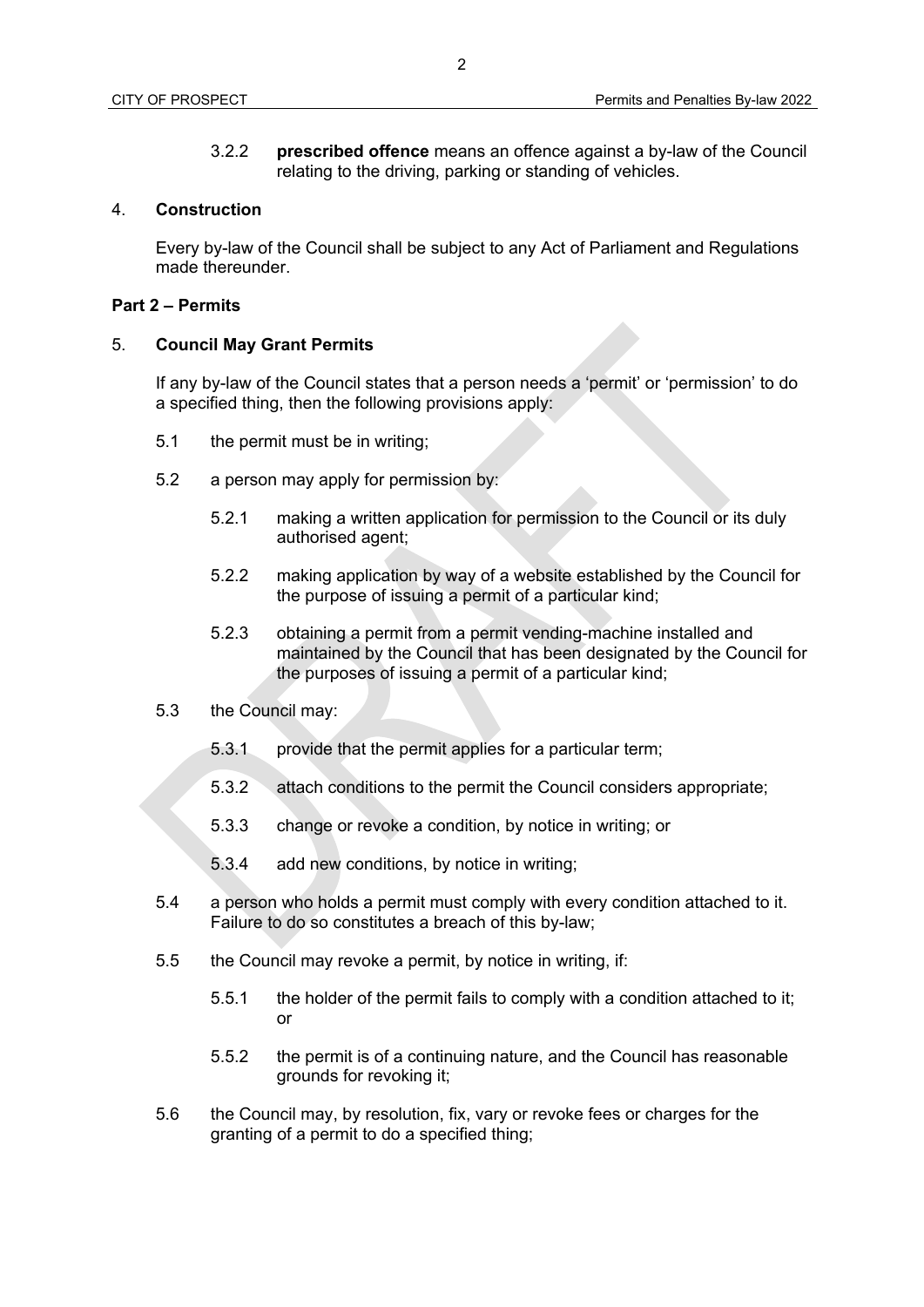- 5.7 a person who applies for permission by way of subparagraph 5.2.2 or 5.2.3 is taken to have been granted permission when the following steps have been completed:
	- 5.7.1 the person pays the permit fee (if any) by (as the case may be):
		- 5.7.1.1 inserting sufficient coins or notes into the permit vendingmachine;
		- 5.7.1.2 credit or debit card; or
		- 5.7.1.3 such other method of payment that may be approved by the Council by resolution;
	- 5.7.2 the person receives a notice identifying itself as a permit from the Council to undertake the activity specified in the permit.

## **Part 3 – Enforcement**

### 6. **Penalties**

- 6.1 A person who contravenes, or fails to comply with any by-law of the Council is guilty of an offence and is liable to a maximum penalty, being the maximum penalty referred to in the *Local Government Act 1999* which may be fixed for offences against a by-law.
- 6.2 A person who is convicted of an offence against any by-law of the Council in respect of a continuing act or omission is liable, in addition to the penalty otherwise applicable, to a further penalty, being the maximum penalty referred to in the *Local Government Act 1999* which may be fixed for offences of a continuing nature against a by-law.

### 7. **Liability of Vehicles Owners and Expiation of Certain Offences**

- 7.1 Without derogating from the liability of any other person, but subject to this paragraph, if a vehicle is involved in a prescribed offence, the owner of the vehicle is guilty of an offence and liable to the same penalty as is prescribed for the principal offence and the expiation fee that is fixed for the principal offence applies in relation to an offence against this paragraph.
- 7.2 The owner and driver of a vehicle are not both liable through the operation of this paragraph to be convicted of an offence arising out of the same circumstances, and consequently conviction of the owner exonerates the driver and conversely conviction of the driver exonerates the owner.
- 7.3 An expiation notice or expiation reminder notice given under the *Expiation of Offences Act 1996* to the owner of a vehicle for an alleged prescribed offence involving the vehicle must be accompanied by a notice inviting the owner, if they were not the driver at the time of the alleged prescribed offence, to provide the Council or officer specified in the notice, within the period specified in the notice, with a statutory declaration:
	- 7.3.1 setting out the name and address of the driver; or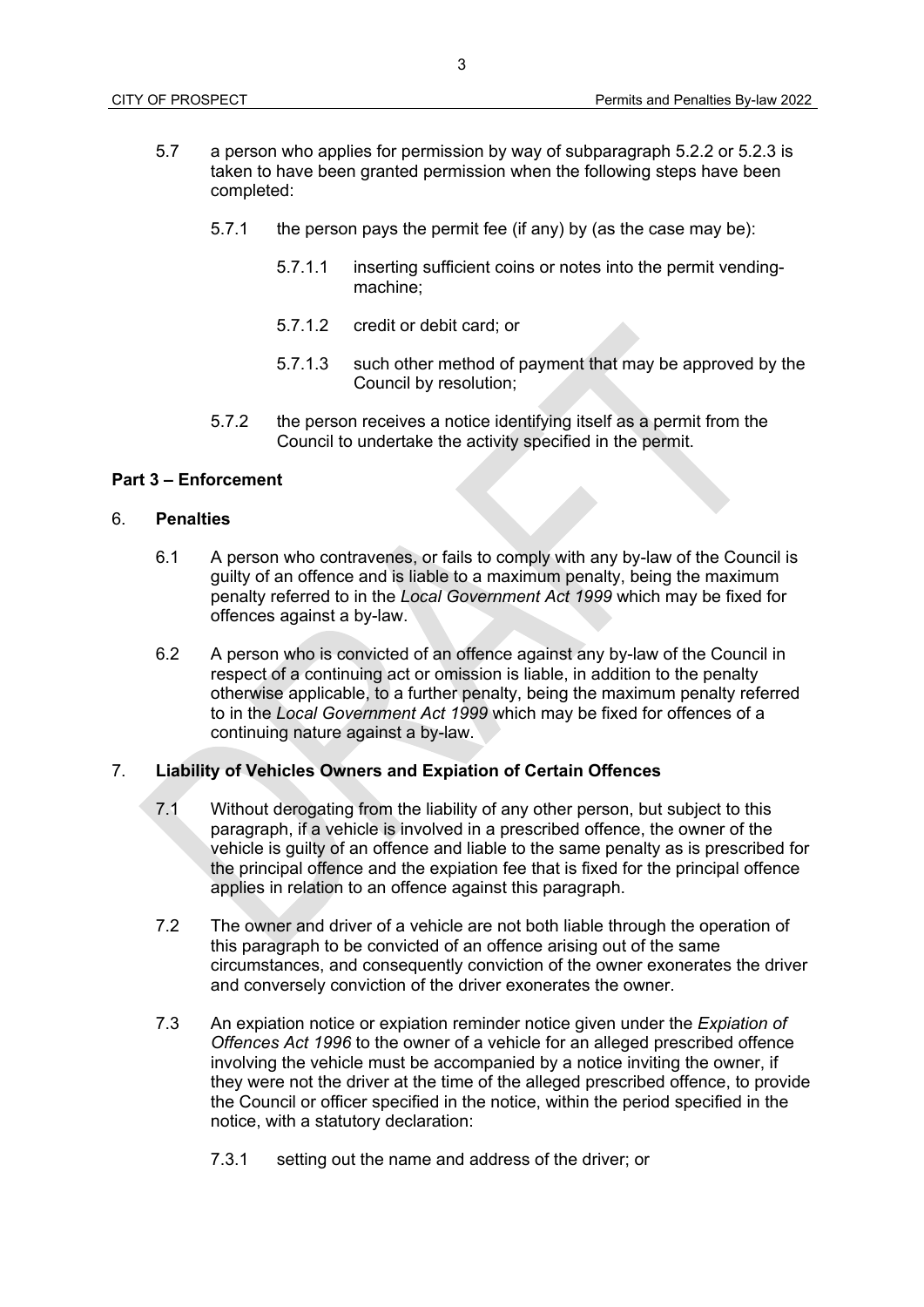- 7.3.2 if they had transferred ownership of the vehicle to another prior to the time of the alleged offence and has complied with the *Motor Vehicles Act 1959* in respect of the transfer - setting out details of the transfer (including the name and address of the transferee).
- 7.4 Before proceedings are commenced against the owner of a vehicle for an offence against this section involving the vehicle, the Informant must send the owner a notice:
	- 7.4.1 setting out particulars of the alleged prescribed offence; and
	- 7.4.2 inviting the owner, if he or she was not the driver at the time of the alleged prescribed offence, to provide the Informant, within 21 days of the date of the notice, with a statutory declaration setting out the matters referred to in subparagraph 7.3.
- 7.5 Subparagraph 7.4 does not apply to:
	- 7.5.1 proceedings commenced where an owner has elected under the *Expiation of Offences Act 1996* to be prosecuted for the offence; or
	- 7.5.2 proceedings commenced against an owner of a vehicle who has been named in a statutory declaration under this section as the driver of the vehicle.
- 7.6 Subject to subparagraph 7.7, in proceedings against the owner of a vehicle for an offence against this paragraph, it is a defence to prove:
	- 7.6.1 that, in consequence of some unlawful act, the vehicle was not in the possession or control of the owner at the time of the alleged prescribed offence; or
	- 7.6.2 that the owner provided the Informant with a statutory declaration in accordance with an invitation under this paragraph.
- 7.7 The defence in paragraph 7.6.2 does not apply if it is proved that the owner made the declaration knowing it to be false in a material particular.
- 7.8 If:
	- 7.8.1 an expiation notice is given to a person named as the alleged driver in a statutory declaration under this paragraph; or
	- 7.8.2 proceedings are commenced against a person named as the alleged driver in such a statutory declaration,

the notice or summons, as the case may be, must be accompanied by a notice setting out particulars of the statutory declaration that named the person as the alleged driver.

7.9 The particulars of the statutory declaration provided to the person named as the alleged driver must not include the address of the person who provided the statutory declaration.